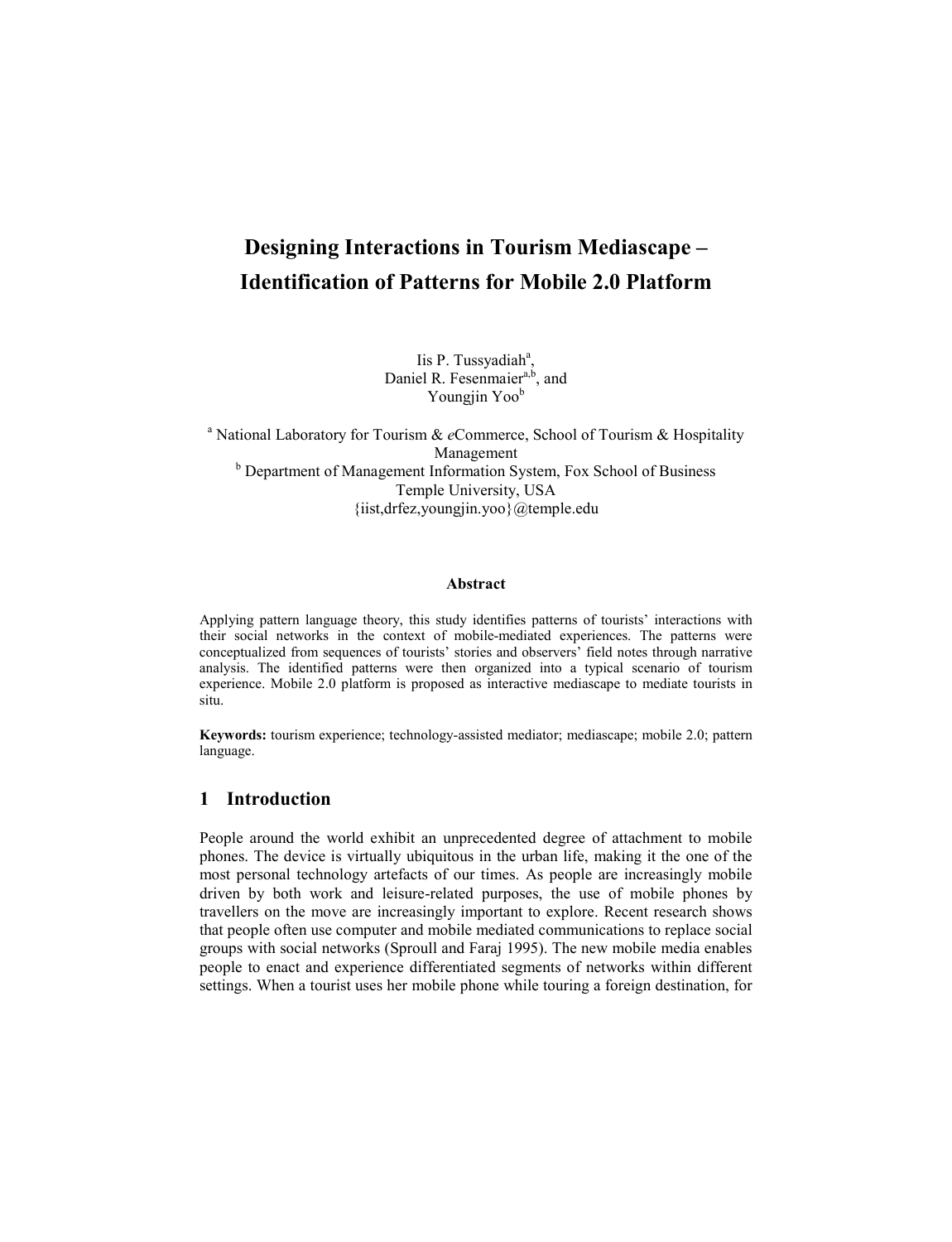example, she can experience the mobile-mediated interactions with a selected network of remote others while simultaneously experiencing the physical landscape and socioscape of the destination. Furthermore, the emergence of new collaborative media called "Web 2.0" is being rapidly integrated with various types of mobile devices, changing the way tourists retrieve, communicate, and share information with others while on the move.

Recently, there has been a considerable discussion on the idea of "Mobile 2.0" within the travel industry. However, the conceptual and practical foundation of the applications has not been widely explored. Adjusting the existing Web 2.0 sites to fit mobile phone screen will not be sufficient for creating Mobile 2.0 platform. As an illustration, reading a lengthy blog or consumer review on a mobile phone is highly inconvenient for tourists in situ. This leads to a design problem in Mobile 2.0 development. This study attempts to provide a better understanding to the tourists' mobile-mediated interactions while they are on tour to gain new insights on designing potential applications of Mobile 2.0 platform in tourism settings. This study applies pattern language theory to comprehensively describe the design problems and solutions in the context of tourists' interactivity within a Mobile 2.0 platform.

# **2 Theoretical Foundation**

# **2.1 Mediation of Tourist Experience**

It is argued that tourism experiences are becoming increasingly mediated (Jansson, 2002; Jennings & Weiler, 2005; Beeton, Bowen, & Almeida Santos, 2005). According to Jansson (2002), tourism becomes more mediated when it gets more organized. Jennings and Weiler (2005) argue that tourists often engage with others, i.e., personal and non-personal elements, who and which serve to mediate their tourism experiences in the process of constructing their knowledge. These personal and non-personal elements, the *mediators*, become essential for creating and delivering quality tourism experiences. Among personal mediators are tourists (i.e., who help mediate other tourists), service providers, governments, and local communities; non-personal mediators include signage, street furniture, design, and settings.

Today, there has been a growing interest in the development of technology-based mediators including the Internet, mobile phones, and digital cameras. The technology developments allow people to benefit from being able to use multimedia features to enhance and add value to their tourism experiences. Based on the temporal dimension of the tourist experience, technology-assisted mediators not only exist at the experiential phase (i.e., on-site), but also at the anticipatory (i.e., planning) and the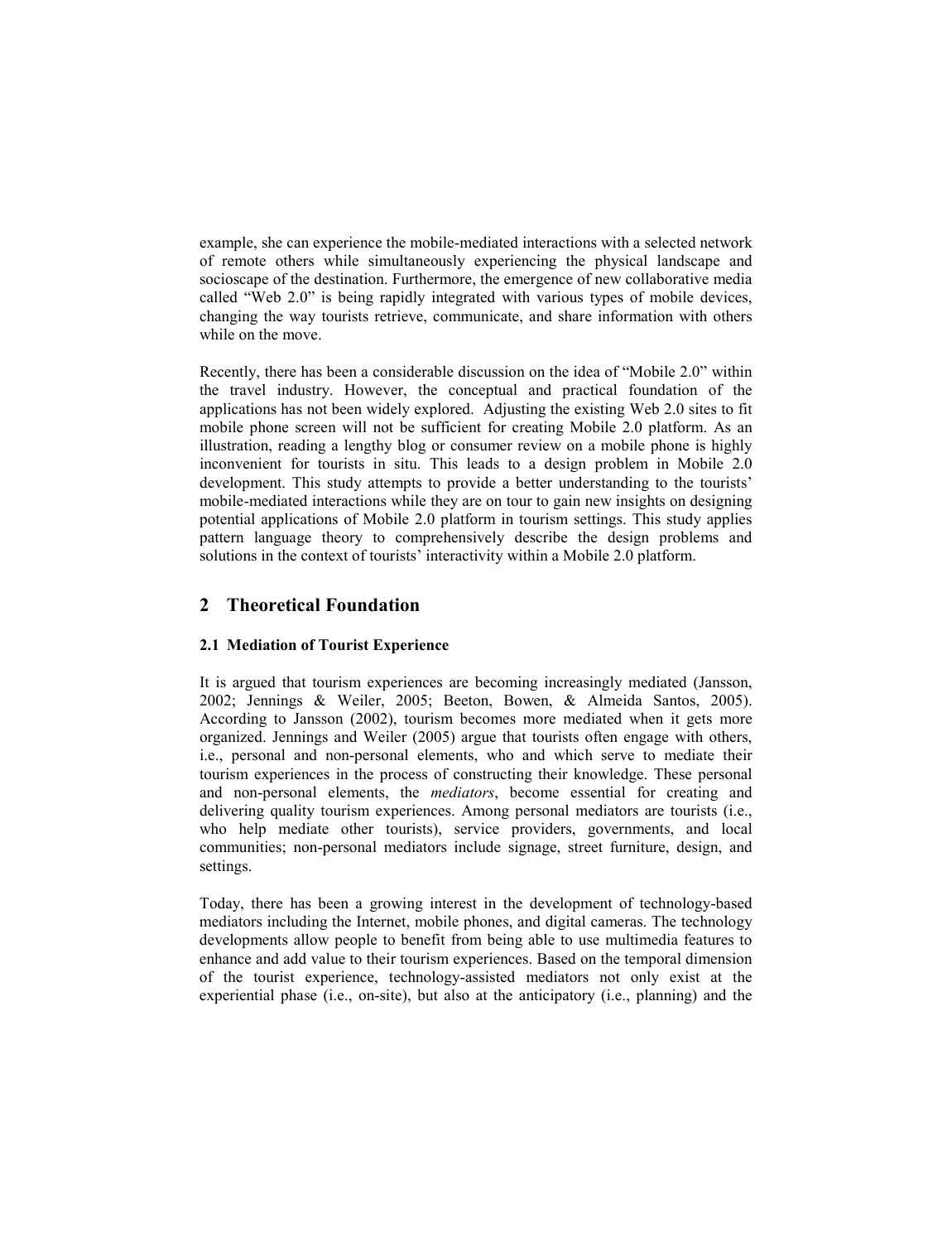reflective (i.e., recollection) phases (Tussyadiah, 2007). Recently, the emergence of consumer-generated media (CGM) has created several mediation mechanisms enabling tourists to share their experiences with others (i.e., get into the mediation mechanism) while they are experiencing on-site activities, thereby accelerating and enriching the mediation process. Jansson (2002) proposes three concepts of tourist scapes: landscape (i.e., refers to physical space), socioscape (i.e., refers to social space), and mediascape (i.e., refers to media space). When the mediation process is increased, tourists' interactions with and within the mediascape are intensified. Hence, it is of vital importance to recognize the foundation of creating and designing a better tourism mediascape in order to deliver quality tourism experiences.

#### **2.2 Conceptualizing Mobile 2.0**

The term "Mobile 2.0" in this paper refers to the platform of Web 2.0 in a mobile device. Many people still argue about the exact definition of Web 2.0. However it is often referred to as *the participatory web* and associated with CGM. Below is an attempt to define the term:

> "Web 2.0 is the network as platform, spanning all connected devices; Web 2.0 applications are those that make the most of the intrinsic advantages of that platform: delivering software as a continually-updated service that gets better the more people use it, consuming and remixing data from multiple sources, including individual users, while providing their own data and services in a form that allows remixing by others, creating network effects through an "architecture of participation," and going beyond the page metaphor of Web 1.0 to deliver rich user experiences." (Tim O'Reilly, *radar.oreilly.com* [August 28, 2007])

Following O'Reilly's definition, the most important aspect of Mobile 2.0 platform is its participatory architecture, which enables the interactive and democratic interface that allows users to easily add contents and participate in the online community. Another important aspect of Web 2.0 is its ability to *associate* different contents through tagging, much the same way human actors form social networks. The result is a computing platform that enables emergence of dynamic and complex contents based on dynamic associations among various elements of CGM.

Mobile 2.0 is connected to the concept of web-everywhere technology, hence strongly significant in travel and tourism settings. Mobile 2.0 platform can enhance the tourism mediation process because of its participatory and ubiquitous nature; tourists on the move can share their gained knowledge instantly to help mediate others tourists who travel at the same time but in different places (i.e., space gap), or who travel to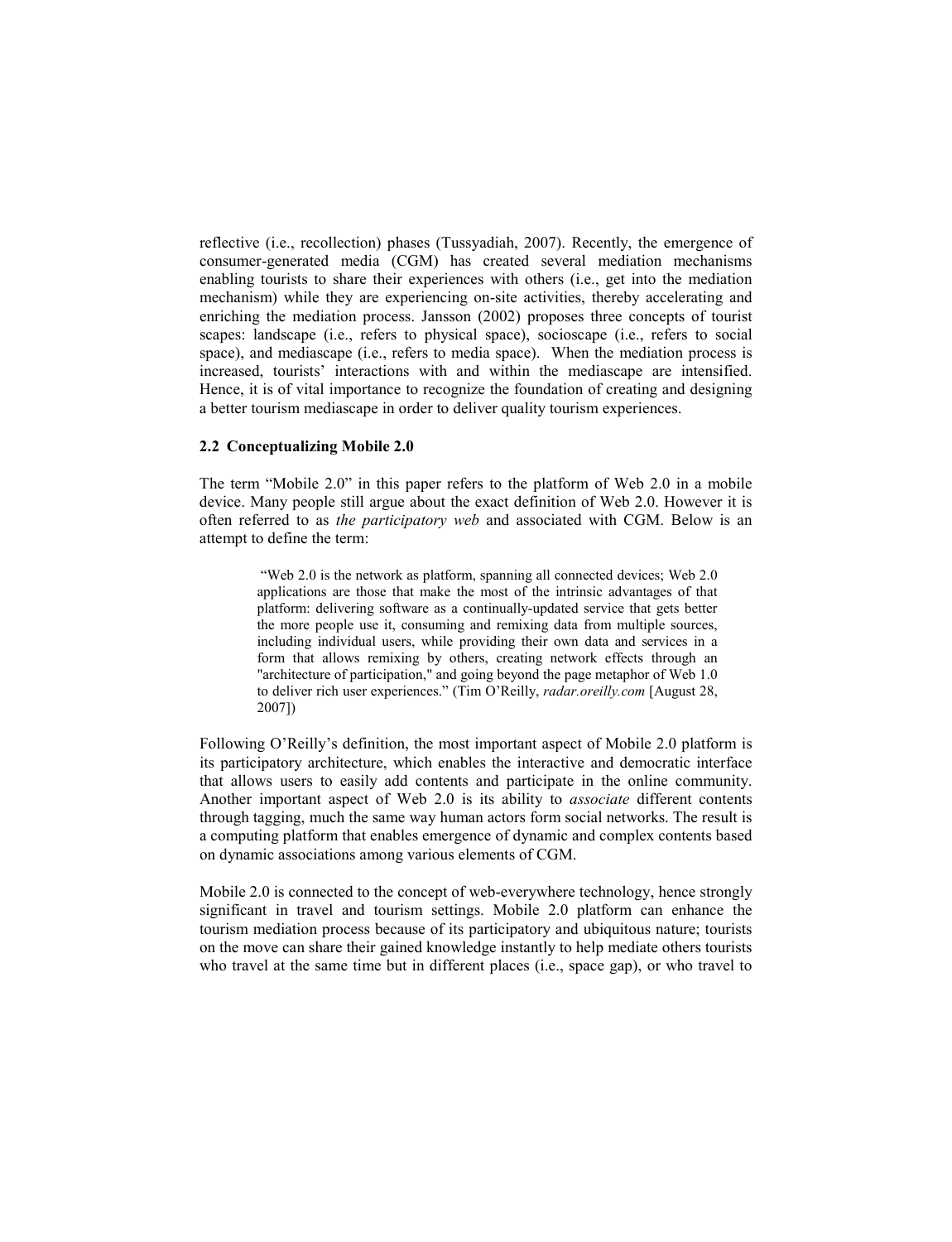the same place at different times (i.e., time gap). Hence, Mobile 2.0 is conceptualized as a rich-ubiquitous-participatory-emergent mediascape.

### **2.3 Pattern Language**

The concept of Pattern Language was introduced by Christopher Alexander in his book on architecture design patterns (see Alexander et al, 1977). A single pattern is a textual entity which describes an invariant solution to a problem within a context (Dearden & Finlay, 2006; Kotzé et al, 2006). Patterns are connected with other patterns; the relationships between patterns establish hierarchy of patterns. The term "pattern language" is comparable to human natural language, and is used to describe the network of multiple interconnected patterns as a constructive guide through an entire design process. A pattern language then is a collection of patterns that can solve all the problems in a particular domain (Casaday, 1997). Dearden and Finlay (2006) and Kotzé et al (2006) describe the key characteristics of patterns as follows:

- A pattern implies an artefact; patterns suggest a solution to a problem.
- A pattern includes its rationale.
- A pattern is grounded in a domain.
- A pattern is part of a pattern language; individual patterns are connected to other patterns so that the reader of the language can be guided to go through a series of related design decisions.
- A pattern bridges many different levels of abstraction, including descriptions and examples.

Alexander (1977) suggests the representation of patterns in a specific textual and typographical format which consists of the following elements:

- Name: A name for the pattern.
- Context: A context for the design problem.
- Forces: Forces which require resolution.
- Problem: A problem growing from the forces.
- Solution: A known solution, proven in practice.

van Welie and van der Veer (2003) regard a pattern as a small piece of the entire design knowledge puzzle; the long-term goal of pattern research is to put together the single pieces of puzzle to unfold the entire body of knowledge. Pattern theory has been utilized not only in architecture and urban design context but also recently applied in the field of software engineering and human-computer interaction (HCI), specifically within the area of participatory and interactive design platform (Tidwell, 1999; Dearden, Finlay, Allgar, & McManus, 2002; van Welie & van der Veer, 2003;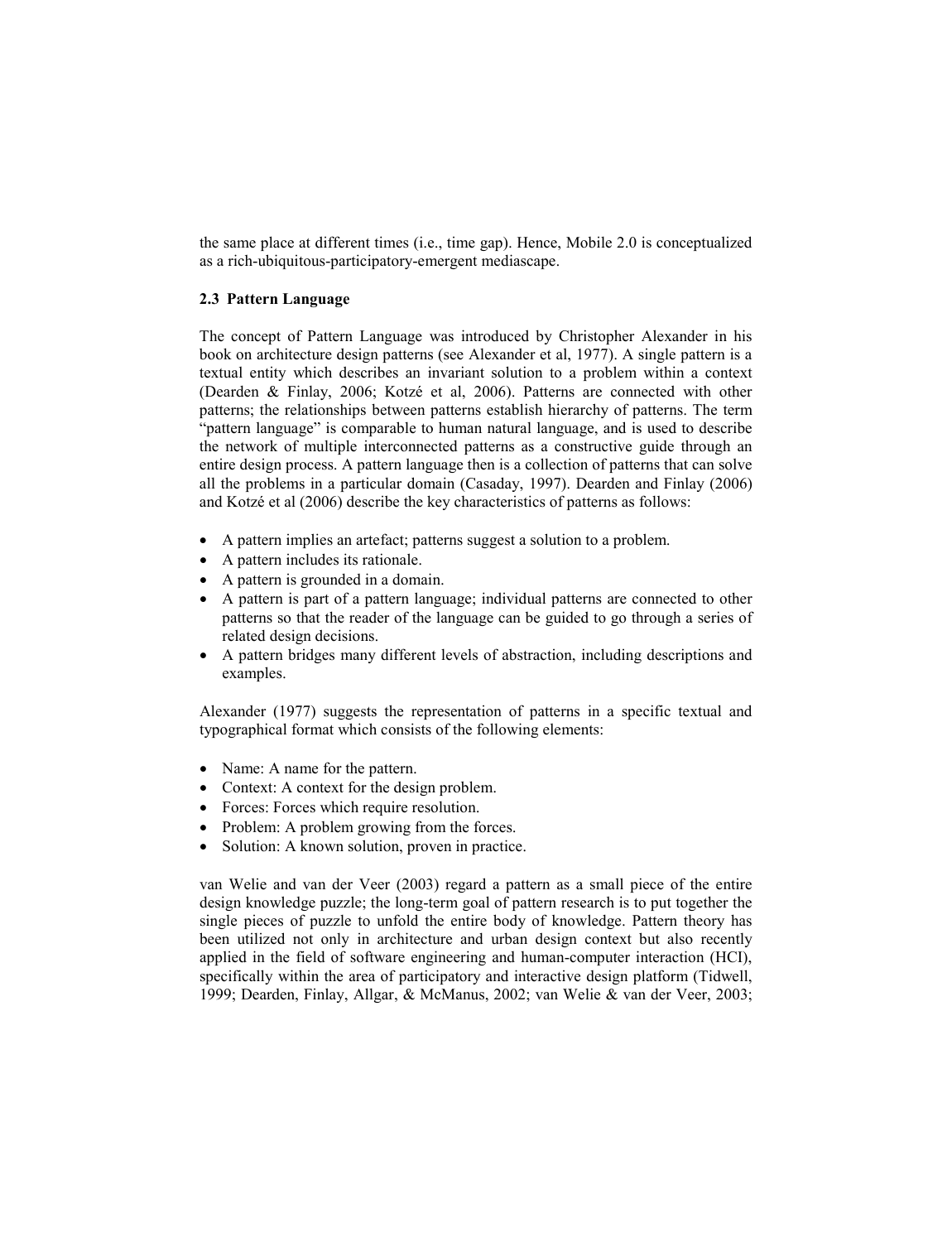Smith, Stewart, & Turner, 2004). Tidwell (1999) argues that patterns "…provide design solutions that are concrete enough to immediately put into practice, with good results, and yet are sufficiently abstract to apply to countless situations." Hence, the use of pattern language in Mobile 2.0 platform design context is justifiable because of the widely-accepted benefits of the pattern language in providing design solutions in HCI context. This study analyzes tourist narrative patterns, which represent sequences of experience, with their contexts, problems, solutions, and connections with other patterns, to recognize the pattern language in order to design tourism mediascape with a Mobile 2.0 platform.

## **3 Methodology**

### **3.1 Data Collection**

This study utilizes a multi-method approach of data collection including interview, observation, time-interval survey, and questionnaires. The participants were tourists visiting Philadelphia who were 16-39 years of age. It was required that all participants are familiar with the basic features of a mobile phone and a digital camera. The participants were recruited through direct recruitment at the Independence Visitor Center, as well as indirect recruitment through announcements posted on different blogs related to the City of Philadelphia and *e*Newsletter sent out by the Greater Philadelphia Tourism Marketing Corporation (GPTMC) to potential travellers.

Participants were asked to use Nokia's N95 multimedia phone while they were touring downtown Philadelphia for several hours. The N95 device was used because it offers a variety of data services useful for tourist on-the-move including navigation services, internet browsing, high quality digital camera, 3G and Wi-Fi radios, in addition to other typical mobile services. The participants were encouraged to explore different features of the phone while touring and were required to do two general tasks: telling stories and capturing images. For the first task, the participants were asked to report their experiences every hour using the voice recorder feature on the phone. They were given a set of cards containing a list of questions as guidelines for them to describe their experiences. For the second task, they were asked to capture images that they perceive as representations of their experiences; they were also encouraged to share the captured images to their contacts and upload them for public viewing. ShoZu™ service was added onto the phones to enable the process of geotagging for all pictures taken by the participants. The pictures were then uploaded to Flickr™ website and each geotagged picture is located on a digital map of Philadelphia. Participants were also asked to provide descriptions for their uploaded pictures. For ethnographic studies, in addition to the tasks performed by the participants, observers were asked to prepare field notes based on their examination.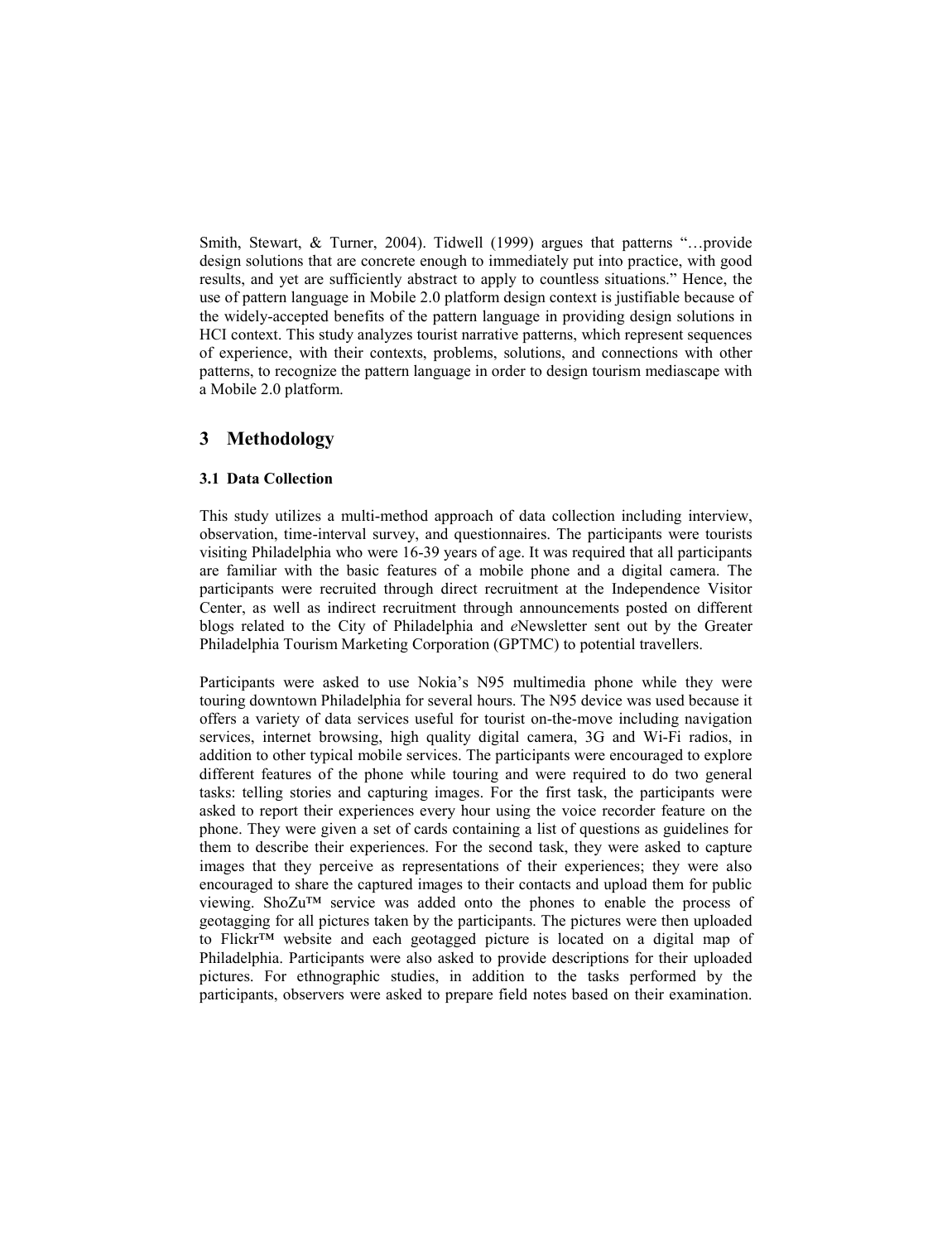To date, a total of 49 participants have completed the tour; 41 participated in the timeinterval survey, and eight tourists participated in the ethnographic study. The 49 participants were either individual or group travellers; only one member of a group was allowed to participate in the study. All participants were given a gift card worth \$200 upon completion of the tasks.

### **3.2 Analysis Procedure**

The time-interval survey and ethnographic study resulted in rich descriptions about tourists' activities related to time and space and their perceptions toward their own experiences, including the use of mobile phones. The descriptions from the sound files of tourists' reports were transcribed into textual documents. The contents of these documents and the observers' field notes were transformed into meaningful stories and then were deconstructed into story episodes. From the point of view of narrative analysis, the method utilized in this study can be categorized as plot analysis (Boje, 2001); the antenarratives were deconstructed in order to find the sequences, episodes, and schema of the narratives. The story episodes were then analyzed and coded in the context of tourists' activities and interactions using ATLAS.ti software. The typical codes represent tourists' activities, problems, solutions, and contexts. Identified codes were then interpreted to determine the nature of relationships among the codes within the topological network.



**Figure 1.** Analysis Procedure

Based on the relationships among the codes from the narrative analysis, initial patterns of potential tourists-Mobile 2.0 interactions were identified and their relationships were analyzed. The interrelated patterns were then organized to create a narrative of pattern language. Based on the pattern language, typical scenarios were proposed as a foundation to design various potential forms of interactions in Mobile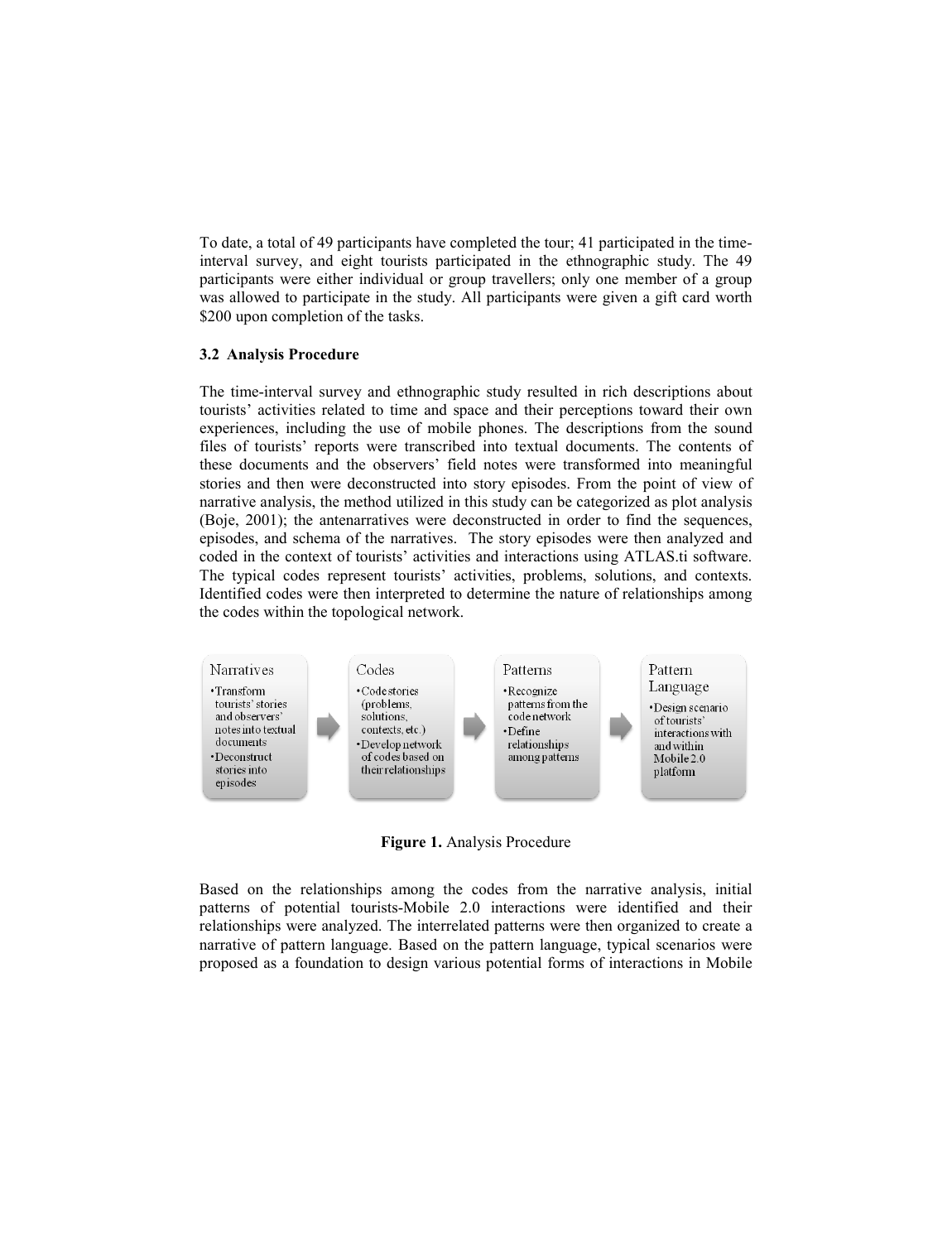2.0 platform and, consequently, potential Mobile 2.0 applications in travel and tourism context.

# **4 Patterns of Tourists-Mobile Phones Interactions**

### **4.1 Mobile Phone Use**

In order to give a clearer context to the pattern identification, this section presents the general findings of participants' use of mobile phones while they were touring, including kinds of information they searched, kinds of applications they used, several problems they had to deal with, and solutions they found to solve those problems. Tourists mostly search for information on attractions/sights (78.7%), shops (59.6%), and restaurants (44.7%); other on-site information searched by tourists include weather, transportation, and events. Even though the mobile phone offers various services, only 27.7% of the tourists used mobile internet as the media to search for the information. Most tourists used the assistance of street signs (80.8%), followed by brochures/leaflets (36.2%), friends/relatives (34%), paper maps (31.9%), and info centre/kiosks (27.7%).

From the ethnographic study, it was also found that tourists tend to use more than one media to get assistance for solving problems while on tour. Some tourists, especially ones travelling in group, were using multiple media to search for information. Some of them tried to compare information they got from the internet on the mobile phone with the information provided on the guidebook. When tourists tried to navigate themselves to a certain place, some of them also tried to synchronize the map they have (with the GPS-assisted application on the phone) with the street signs to get a better orientation.

### **4.2 Identified Patterns from Tourists-Mobile Phones Interactions**

The first phase of analysis was to deconstruct stories into several episodes and code them based on the activities, problems, solutions, contexts, information needs, etc. Extract 1 represents an example of an episode containing six codes ("asking others for information," "calling," "negotiating decision," "reference to others to signify decision," "task," and "use of mobile phone"). A total of 32 codes were identified from the entire textual data. The relationships between codes (e.g., "associated with," "cause of," "part of," "contradict," etc.) were then defined to create a topological network of codes. Extract 2 represents an example of codes relationships.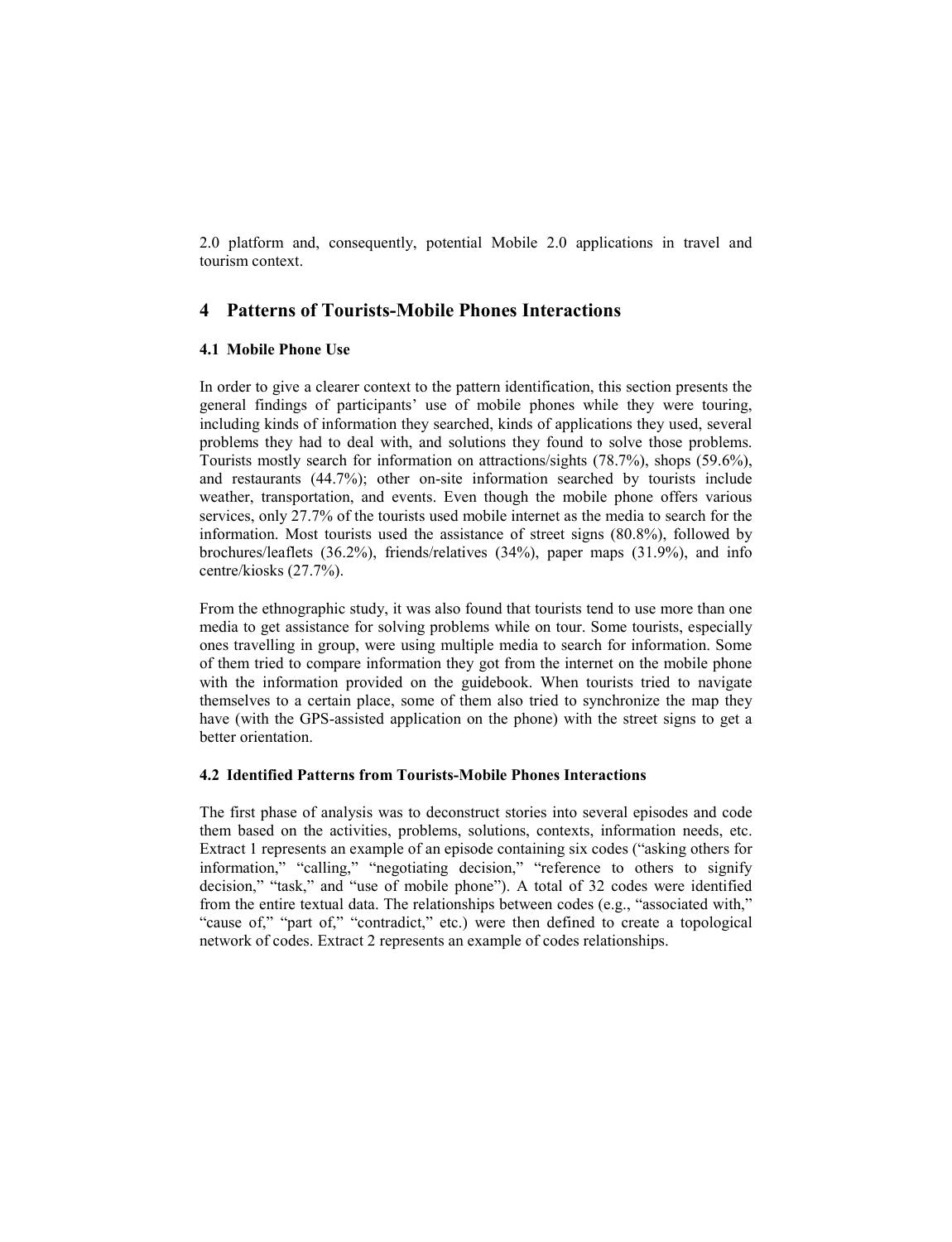#### **Extract 1. A** Coded Episode of Observers' Field Notes

**P 1: fieldnotes.txt - 1:15 [We walked out of the visitor c..] (72:72) Codes**: [asking others for information] [calling] [negotiating decision] [reference to others to signify decision] [task] [use of mobile phone]

*"We walked out of the visitor center but before we crossed the street Jonathan saw the store (at the visitor center), they went back inside to the store. Rebecca said Jonathan had to buy a birthday gift for his grandmother. They found silver spoons with the liberty bell decoration. Jonathan called someone to be sure about buying the spoons, and then he bought them (it was his mother on the phone)."*

**Extract 2.** Samples of Code Relationships

| $\mathbb{F}_{\mathbb{Z}}$ encounter with in is associated with<br>encounter with in is associated with |                    | inquiry for site-spec<br>preserving the mom |
|--------------------------------------------------------------------------------------------------------|--------------------|---------------------------------------------|
| $\mathbb{F}_{\mathbf{a}}$ encounter with in is cause of                                                |                    | inquiry for time-spe                        |
| $\mathbb{k}$ excitement                                                                                | contradicts        | disappointment                              |
| excitement                                                                                             | is associated with | encounter with inte                         |

A total of 12 patterns were recognized from the code network: Reference to Others, Negotiating Decisions, User Stories, Location-Based User Review Sites, Sound-Based User Review Sites, Task Fulfilment, Site-Specific Instant Information, Preserving the Moments, Sharing the Experiences, Instant Uploader, Self Map, and Sound-Based Navigation System. Table 1 illustrates the detail information of each pattern.

### **Table 1.** Identified Patterns

| Pattern 1 Reference to Others               | Pattern 2 <i>User Stories</i>                |
|---------------------------------------------|----------------------------------------------|
| Context: Design of collaborative interface  | Context: Design of collaborative user-       |
| People always want to make sense<br>Forces: | created content                              |
| and meanings of their decisions and         | People want to know what interest<br>Forces: |
| experiences                                 | others and what others do in the             |
| Problem: When references are unavailable on | city                                         |
| site (e.g., insufficient interpretation,    | Problem: People would feel uninspired when   |
| no personal interpreter, no                 | they are on tour if they couldn't            |
| interaction with others), people will       | find some interesting reference              |
| be dissatisfied.                            | from others.                                 |
| Solution: Provide an interface where people | Solution: Develop a narrative self map where |
| can easily get references from              | users can easily find stories from           |
| others' stories, reviews, and               | others about events occurred at a            |
| opinions.                                   | particular point on the map.                 |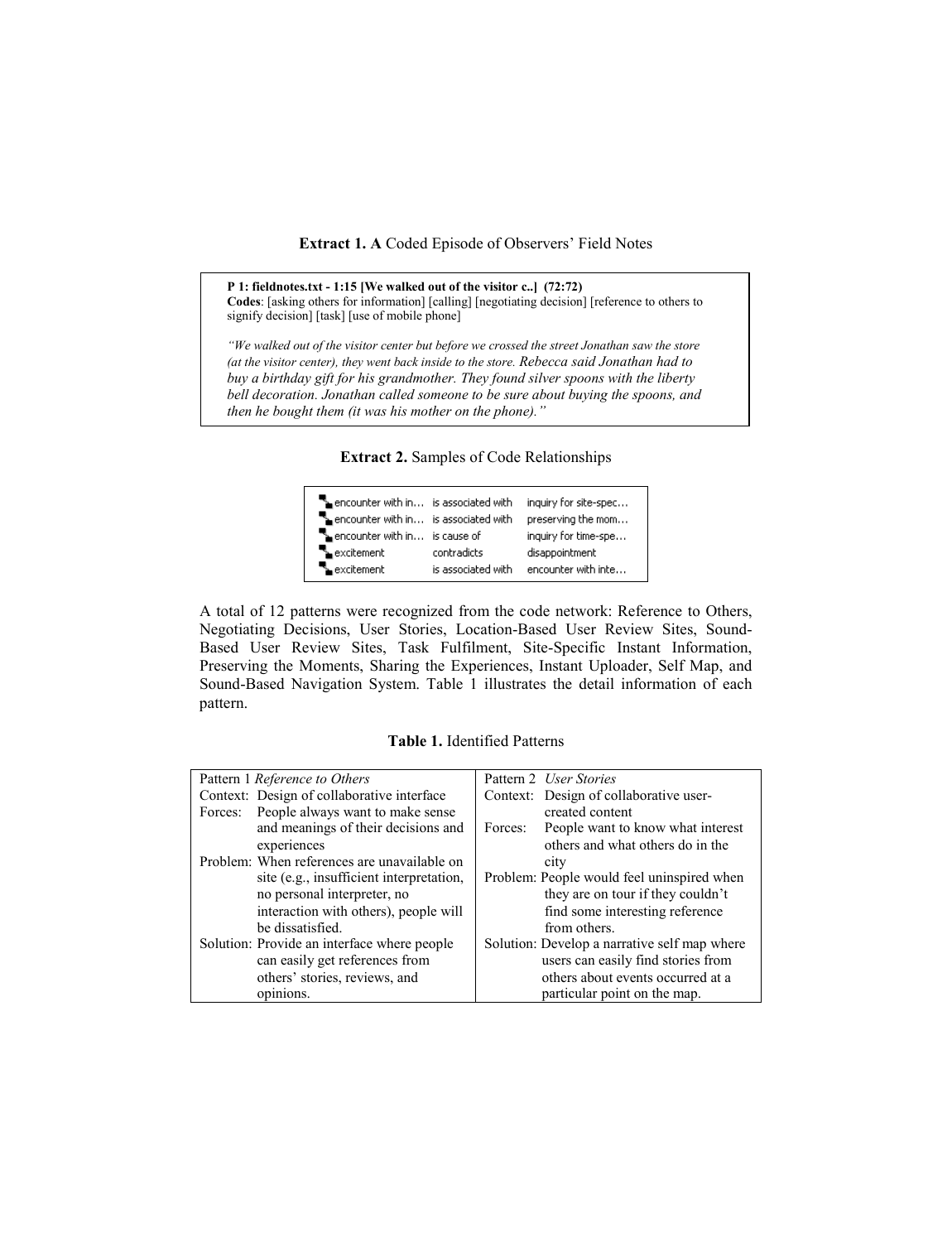|          | Pattern 3 Negotiating Decisions<br>Context: Design of collaborative interface |         | Pattern 6 Self Map<br>Context: Design of location-based navigation         |
|----------|-------------------------------------------------------------------------------|---------|----------------------------------------------------------------------------|
| Forces:  | People want to consider others'                                               |         | system                                                                     |
|          | opinions, needs, & wants when they<br>make decisions                          | Forces: | People want to know their self<br>orientation                              |
|          | Problem: A failure to communicate with                                        |         | Problem: People will get stressed out if they                              |
|          | friends & relatives to negotiate                                              |         | always have to change directions to                                        |
|          | decisions can cause a failure in<br>decision making.                          |         | find out their orientation when<br>reading a map.                          |
|          | Solution: Develop an interface where people                                   |         | Solution: Develop a GPS-based map where                                    |
|          | can interact with others who are                                              |         | users can see themselves in $it$ – the                                     |
|          | separated in space and time.                                                  |         | icons on the map will move as they                                         |
|          |                                                                               |         | move physically, making it easier to<br>get self-orientation.              |
|          | Pattern 4 Task Fulfilment                                                     |         | Pattern 7 Sound-Based Navigation System                                    |
| Context: | Design of informative interface                                               |         | Context: Design of location-based navigation                               |
| Forces:  | People want to get fully mediated                                             | Forces: | system                                                                     |
|          | when they are trying to get<br>something done in a place foreign              |         | People want to get clear instructions<br>about direction to a desired site |
|          | to them                                                                       |         | Problem: It is quite inconvenience for people                              |
|          | Problem: A difficulty to access their preferred                               |         | to always fix their eyes on the map                                        |
|          | source of information on tour can<br>lead to frustration                      |         | while walking - they would miss                                            |
|          | Solution: Integrate a mobile version of a                                     |         | the sights in between<br>Solution: Develop a GPS-based navigation          |
|          | customized web-based information                                              |         | system with spoken instructions -                                          |
|          | source with the location-based                                                |         | once people locked their desired                                           |
|          | services                                                                      |         | location on their self map, they can<br>follow the instructions with their |
|          |                                                                               |         | headset on                                                                 |
|          | Pattern 5 Site-Specific Instant Information                                   |         | Pattern 8 Location-Based User Review Sites                                 |
|          | Context: Design of location-based<br>information source                       |         | Context: Design of collaborative user-created<br>content                   |
| Forces:  | When people encounter an                                                      | Forces: | People want to know other people's                                         |
|          | interesting artefact, they would like                                         |         | opinion and evaluation about a site                                        |
|          | to know and understand more about                                             |         | Problem: If it is too difficult to retrieve                                |
|          | it.<br>Problem: If there is no information and                                |         | information from different people in                                       |
|          | interpretation available, people will                                         |         | one task, the force is not resolved,<br>and people will be dissatisfied.   |
|          | be disappointed                                                               |         | Solution: Develop a review site connected                                  |
|          | Solution: Create a quick-response code on                                     |         | with user's self map - create an                                           |
|          | urban artefact that users can capture                                         |         | icon on the map where user can                                             |
|          | it with their phone and retrieve<br>information                               |         | automatically retrieve reviews from<br>others about the site               |
|          |                                                                               |         |                                                                            |

# **Table 1.** Identified Patterns - *Continued*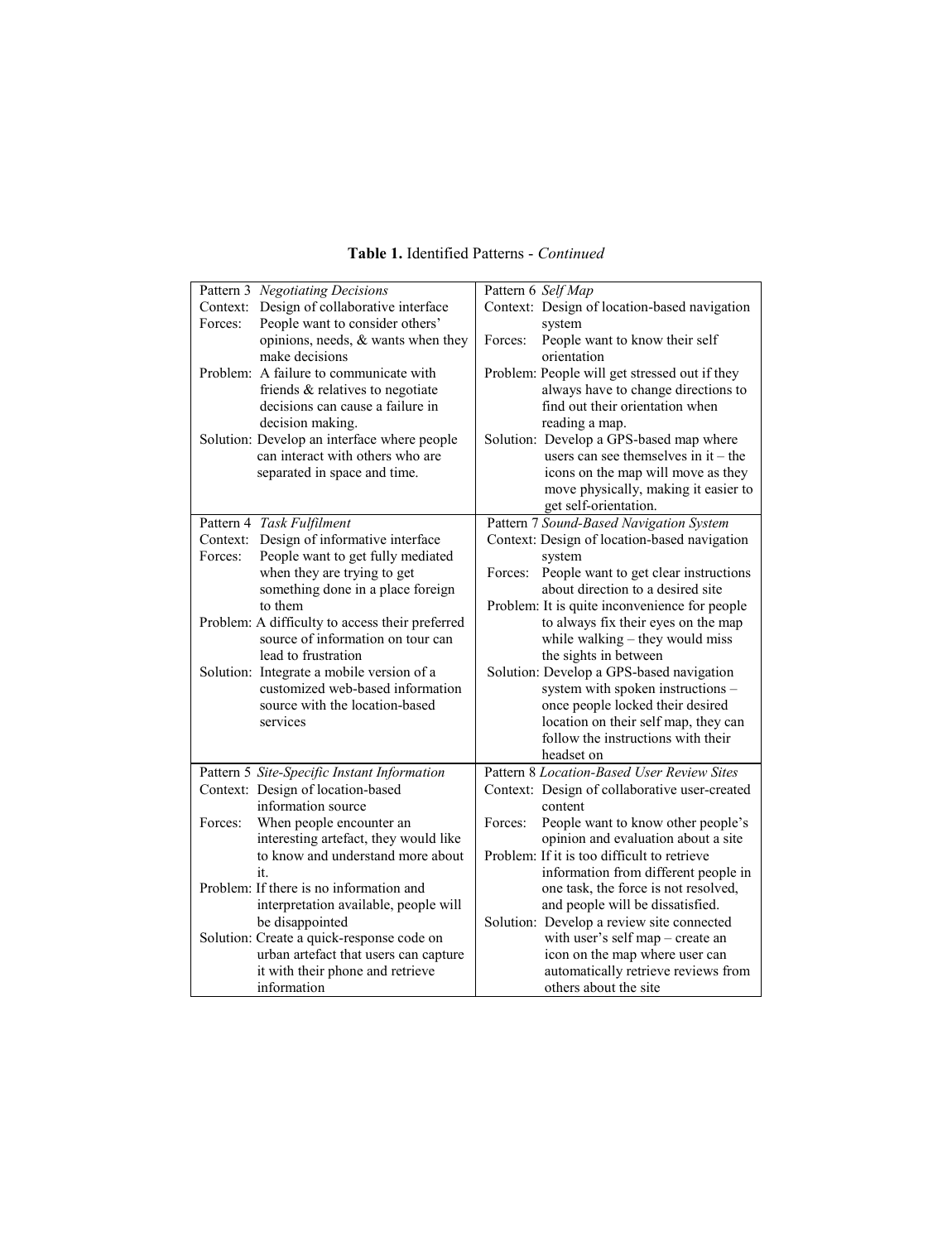| Pattern 9 Preserving the Moments                  | Pattern 11 Sound-Based User Review Sites        |
|---------------------------------------------------|-------------------------------------------------|
| Design an interface to capture slices<br>Context: | Context: Design of collaborative user-created   |
| of experiences                                    | content                                         |
| People need to capture and store<br>Forces:       | People want to easily retrieve other<br>Forces: |
| moments representing their                        | people's opinion and evaluation                 |
| memorable experiences                             | about a site/event                              |
| Problem: A poor quality images and sounds         | Problem: It is too difficult and time           |
| cannot fully represent people's                   | consuming to read text reviews on a             |
| image of the experiences                          | small screen while people are                   |
| Solution: Integrate a high quality camera and     | moving around                                   |
| voice recorder in the mobile phone                | Solution: Develop a review site based on        |
|                                                   | sound file – users can listen to the            |
|                                                   | reviews with their headset on while             |
|                                                   | seeing the en-route sights                      |
| Pattern 10 Sharing the Experiences                | Pattern 12 Instant Uploader                     |
| Context: Design of collaborative interface        | Context: Design of collaborative user-          |
| People want to show off and share<br>Forces:      | created content                                 |
| information to others                             | People want to immediately show<br>Forces:      |
| Problem: People would not have a chance to        | others what they have created                   |
| express themselves fully in their                 | Problem: The gap between the actual             |
| mobile-mediated social networks                   | moments on tour and their                       |
| when they are on tour                             | representations on the web will                 |
| Solution: Develop an interface where people       | cause the excitement to cease                   |
| can easily interact with others, share            | Solution: Develop an interface where people     |
| their experiences, and get feedback               | can capture and create files and                |
| from others                                       | immediately upload the files from               |
|                                                   | their mobile phone to the web                   |

### **Table 1.** Identified Patterns *- Continued*

In addition to the 12 initial patterns described in Table 1, two patterns were identified based on the cognitive process related to the interaction patterns. They are: *Story building;* when people communicate with others to share their experiences or retrieve information, they engage themselves in the process of story creation, and *Narration*; the story building process results in narrating the stories through texts, sounds, images, and combination of those.

#### **4.3 Using Patterns to Design Tourist-Mobile 2.0 Interactions**

To conceptualize the design of Mobile 2.0 applications, a scenario of tourist-Mobile 2.0 was created as a narrative pattern language. Based on the hierarchy and relationships of the patterns, a typical story of a tourist associated with the use of mobile phones was created (see Fig. 2). The story was then broken down into scenes where patterns were then placed. The story begins when a tourist has an encounter with an interesting site. The tourist needs to make a decision whether or not she will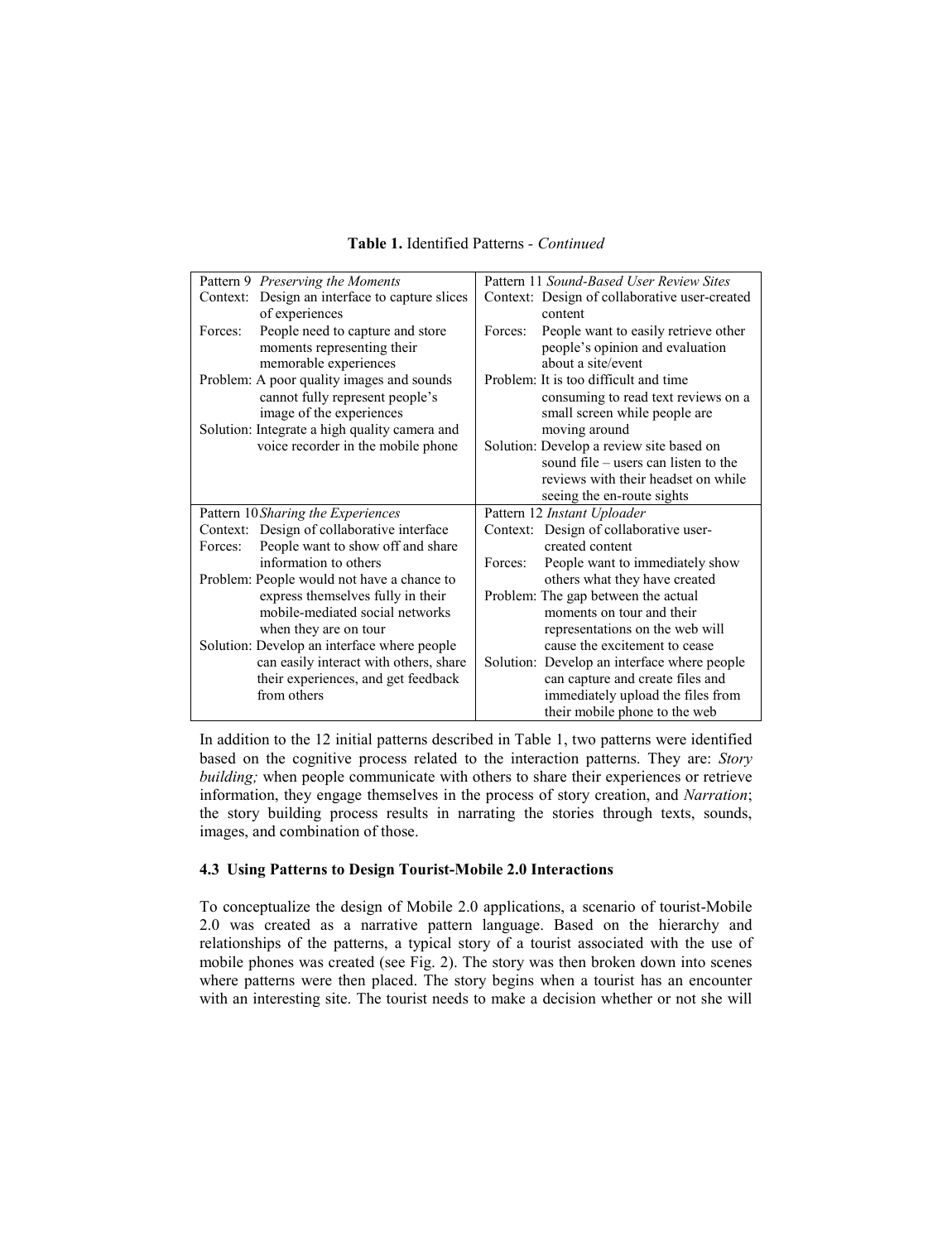enter the site (i.e., trade off between time-cost and enjoyment). To negotiate the decision, the tourist needs reference from others to retrieve information and justify her decision. This resulted in an interaction with a Mobile 2.0 interface that would provide her with location-based, site-specific user reviews and stories. Once she decided to enter the site, the tourist feels the need to preserve the experience and share it with others. This leads her to the process of story building and narration and results in another interaction with the Mobile 2.0 interface. The "instant uploader" should enable the uploaded files to be compatible to the contents sites, make the files immediately available for references of others. In this case, additional applications such as geo-tagger are necessary for the uploading process.

Fig. 2 also illustrates that the storyline applies to other people in different landscapes. Tourists within the same social networks, even though they are physically separated (i.e., experiencing different landscape), still can enjoy immediate interactions within the mediascape to perform a co-creation of shared narratives and joint mobility.

This scenario is one of the many possible scenarios that the analysis suggests. Due to the space limit, this paper only presents this particular one in order to demonstrate the efficacy of the pattern analysis in exploring new design options for Mobile 2.0 applications.



**Fig. 2.** A Typical Tourist-Mobile 2.0 Interaction Scenario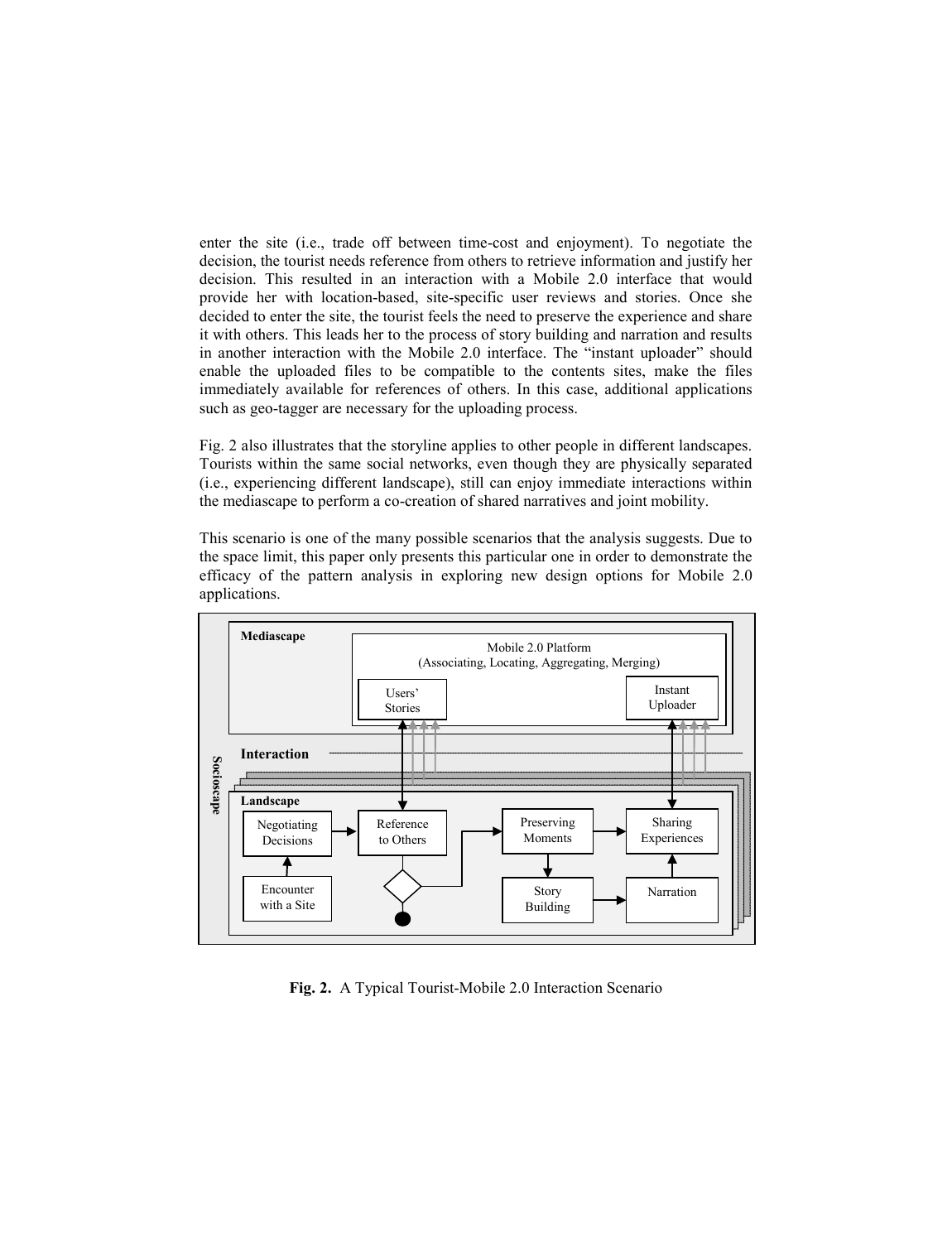### **5 Concluding Remarks**

This study used the patterns from narratives of tourists' experiences to develop a meaningful scheme for designing Mobile 2.0 applications in tourism settings. Since tourists' stories consist of interrelated sequences of experience, recognition of story sequences means recognition of interrelated patterns of tourists' interaction with others occurring in the landscape, socioscape, and mediascape of touristic sites. The study conceptually contributes to the idea of mediation and brokerage of tourism experiences by deciding new forms of tourists' interaction in the new media and mobile technology. Pattern language analysis of a typical tourist story can be used to design a platform of Mobile 2.0 applications in travel industry. The pattern language described herein explains the initial concept of tourist-Mobile 2.0 interactivity. A further research is necessary to study the detailed components of user-interface interaction in order to develop a prototype for different types of mobile applications.

### **References**

- Alexander, C., Ishikawa, S., & Silverstein, M. (1977). *A Pattern Language: Towns, Buildings, Construction*. Oxford University Press.
- Beeton, S., H.E. Bowen, and C.A. Santos (2006). State of knowledge: Mass media and its relationship to perceptions of quality. In Jennings, G. and N. P. Nickerson (eds.). *Quality Tourism Experiences*. Oxford: Elsevier Butterworth-Heinemann.
- Boje, D.M. (2001). *Narrative Methods for Organizational & Communication Research*. SAGE Publications.
- Casaday, G. (1997). Notes on a Pattern Language for Interactive Usability. <http://www.sigchi.org/chi97/proceedings/short-talk/gca.htm>
- Dearden, A. and Finlay, J. (2006). Pattern Languages in HCI: A critical review.
- Dearden, A., Finlay, J., Allgar, L., & McManus, B. (2002). Evaluating pattern languages in participatory design. In Proceedings of Conference on Human Factors in Computing Systems, Minneapolis, USA.
- Dearden, A., Finlay, J., Allgar, L., & McManus, B. (2002). Using pattern languages in participatory design. In Proceedings of the Participatory Design Conference, Malmö, Sweden.
- Jansson, A. (2002). Spatial phantasmagoria: The mediatization of tourism experience, *European Journal of Communication* 17(4): 429-443.
- Jennings, G. and B. Weilder (2006). Mediating meaning: Perspectives on brokering quality tourism experiences. In Jennings, G. and N. P. Nickerson (eds.). *Quality Tourism Experiences*. Oxford: Elsevier Butterworth-Heinemann.
- Kotzé, P. et al (2006). Patterns, Anti-Patterns and Guidelines Effective Aids to Teaching HCI Principles? HCI Educators Workshop 2006, Limerick, Ireland
- McCabe, S. & Foster, C. (2006). The role and function of narrative in tourist interaction. *Journal of Tourism and Cultural Change*, 4(3): 194-215.

O'Reilly, T. (2005). What is Web 2.0. <www.oreilly.com/pub/a/oreilly/tim/news/2005/09/30/what-is-web-20.html>